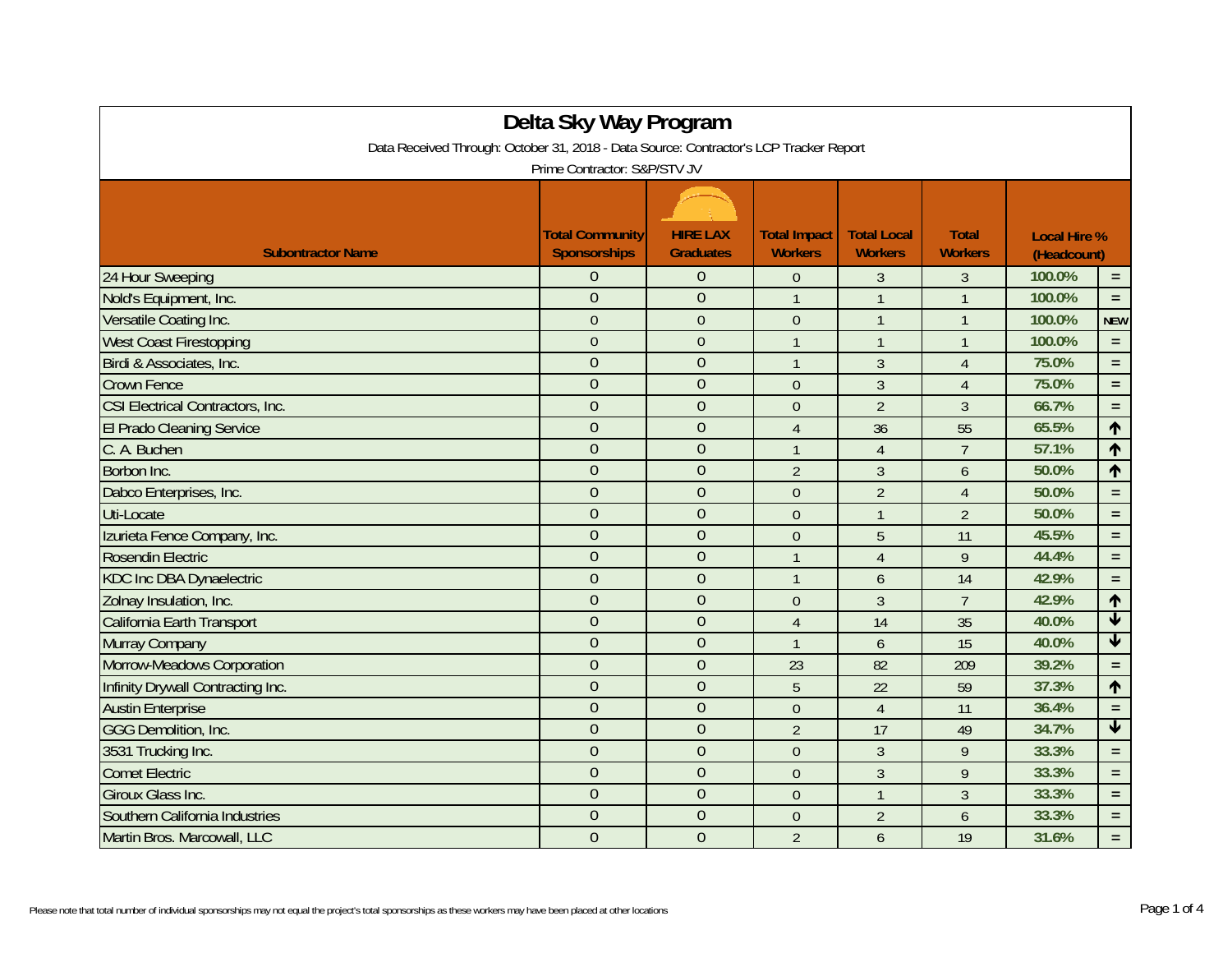| Delta Sky Way Program                                                                  |                                               |                                     |                                       |                                      |                                |                                    |                         |  |
|----------------------------------------------------------------------------------------|-----------------------------------------------|-------------------------------------|---------------------------------------|--------------------------------------|--------------------------------|------------------------------------|-------------------------|--|
| Data Received Through: October 31, 2018 - Data Source: Contractor's LCP Tracker Report |                                               |                                     |                                       |                                      |                                |                                    |                         |  |
| Prime Contractor: S&P/STV JV                                                           |                                               |                                     |                                       |                                      |                                |                                    |                         |  |
|                                                                                        |                                               |                                     |                                       |                                      |                                |                                    |                         |  |
| <b>Subontractor Name</b>                                                               | <b>Total Community</b><br><b>Sponsorships</b> | <b>HIRE LAX</b><br><b>Graduates</b> | <b>Total Impact</b><br><b>Workers</b> | <b>Total Local</b><br><b>Workers</b> | <b>Total</b><br><b>Workers</b> | <b>Local Hire %</b><br>(Headcount) |                         |  |
| Critchfield Mechanical Inc. of So. Cal.                                                | $\Omega$                                      | $\overline{0}$                      | $\overline{2}$                        | 5                                    | 16                             | 31.3%                              | $=$ $\,$                |  |
| Pro Steel Erectors, Inc.                                                               | $\theta$                                      | $\overline{0}$                      | $\overline{0}$                        | 5                                    | 16                             | 31.3%                              | $\equiv$                |  |
| R.J.&J. CONSTRUCTION, INC.                                                             | $\overline{0}$                                | $\overline{0}$                      | $\mathfrak{Z}$                        | 8                                    | 26                             | 30.8%                              | $\equiv$                |  |
| <b>Building Electronic Controls, Inc.</b>                                              | $\overline{0}$                                | $\overline{0}$                      | $\overline{0}$                        | $\mathfrak{Z}$                       | 10                             | 30.0%                              | $\equiv$                |  |
| Penhall Company                                                                        | $\mathbf{0}$                                  | $\mathbf{0}$                        | $\mathbf{1}$                          | $\boldsymbol{9}$                     | 30                             | 30.0%                              | $\overline{\textbf{t}}$ |  |
| Matrix Environmental, INC.                                                             | $\overline{0}$                                | $\overline{0}$                      | $\mathbf{1}$                          | 17                                   | 57                             | 29.8%                              | $\uparrow$              |  |
| Cosco Fire Protection, Inc. - Sprinklers                                               | $\overline{0}$                                | $\overline{0}$                      | $\overline{0}$                        | 5                                    | 17                             | 29.4%                              | $\uparrow$              |  |
| Lawrence W Rosine Co                                                                   | $\overline{0}$                                | $\overline{0}$                      | $\Omega$                              | $\overline{2}$                       | $\overline{7}$                 | 28.6%                              | $\equiv$                |  |
| The Culver Group, Inc.                                                                 | $\Omega$                                      | $\overline{0}$                      | $\overline{2}$                        | $\overline{2}$                       | $\overline{7}$                 | 28.6%                              | $\equiv$                |  |
| Universal Metro, Inc.                                                                  | $\overline{0}$                                | $\overline{0}$                      | $\mathbf{0}$                          | $\overline{2}$                       | $\overline{7}$                 | 28.6%                              | $\equiv$                |  |
| Performance Contracting, Inc.                                                          | $\theta$                                      | $\overline{0}$                      | $\boldsymbol{8}$                      | 22                                   | 80                             | 27.5%                              | $\uparrow$              |  |
| <b>GRIFFITH COMPANY</b>                                                                | $\overline{0}$                                | $\overline{0}$                      | $\overline{7}$                        | 26                                   | 96                             | 27.1%                              | $\overline{\textbf{v}}$ |  |
| <b>Limbach Company LP</b>                                                              | $\mathbf{0}$                                  | $\theta$                            | $\overline{2}$                        | $\, 8$                               | 30                             | 26.7%                              | $\overline{\textbf{r}}$ |  |
| Western Industrial Contractors, Inc.                                                   | $\overline{0}$                                | $\theta$                            | $\overline{3}$                        | 12                                   | 45                             | 26.7%                              | $\equiv$                |  |
| ISEC, Inc.                                                                             | $\overline{0}$                                | $\overline{0}$                      | $\overline{3}$                        | 12                                   | 46                             | 26.1%                              | $\overline{\textbf{v}}$ |  |
| CSA Constructors, Inc.                                                                 | $\Omega$                                      | $\overline{0}$                      | $\overline{1}$                        | $\mathfrak{Z}$                       | 12                             | 25.0%                              | $\equiv$                |  |
| Group Delta Consultants, Inc.                                                          | $\mathbf{0}$                                  | $\overline{0}$                      | $\mathbf{0}$                          | $\overline{1}$                       | $\overline{4}$                 | 25.0%                              | $\uparrow$              |  |
| GecTwo, Inc.                                                                           | $\overline{0}$                                | $\overline{0}$                      | $\overline{1}$                        | $\overline{3}$                       | 13                             | 23.1%                              | $\blacktriangledown$    |  |
| Norcal Pipeline Services, Inc.                                                         | $\overline{0}$                                | $\overline{0}$                      | $\overline{0}$                        | 6                                    | 26                             | 23.1%                              | $\blacklozenge$         |  |
| <b>Environmental Construction Group, Inc.</b>                                          | $\Omega$                                      | $\theta$                            | $\mathbf{1}$                          | $\overline{2}$                       | 9                              | 22.2%                              | $\equiv$                |  |
| <b>Granite Construction</b>                                                            | $\overline{0}$                                | $\overline{0}$                      | $\overline{1}$                        | $\overline{4}$                       | 18                             | 22.2%                              | $\blacktriangledown$    |  |
| <b>Advanced Fire Protection</b>                                                        | $\overline{0}$                                | $\mathbf{0}$                        | $\mathbf{1}$                          | $\overline{1}$                       | 5                              | 20.0%                              | $\overline{\textbf{v}}$ |  |
| Traffic Management, Inc                                                                | $\overline{0}$                                | $\overline{0}$                      | $\overline{0}$                        | $\overline{3}$                       | 15                             | 20.0%                              | $\equiv$                |  |
| <b>United Heider Inspection Group</b>                                                  | $\Omega$                                      | $\overline{0}$                      | $\boldsymbol{0}$                      | $\mathfrak{Z}$                       | 16                             | 18.8%                              | $\uparrow$              |  |
| <b>Xcel Mechanical Systems</b>                                                         | $\Omega$                                      | $\mathbf{0}$                        | $\mathbf{0}$                          | $\overline{2}$                       | 11                             | 18.2%                              | $\equiv$                |  |
| A Good Sign & Graphics Co                                                              | $\overline{0}$                                | $\overline{0}$                      | $\overline{0}$                        | $\overline{3}$                       | 18                             | 16.7%                              | <b>NEW</b>              |  |
| Air Balance Co, Inc.                                                                   | $\overline{0}$                                | $\overline{0}$                      | $\theta$                              | $\overline{1}$                       | 6                              | 16.7%                              | $\blacklozenge$         |  |
| Best Contracting Services, Inc.                                                        | $\mathbf{0}$                                  | $\overline{0}$                      | $\overline{1}$                        | $\overline{1}$                       | 6                              | 16.7%                              | <b>NEW</b>              |  |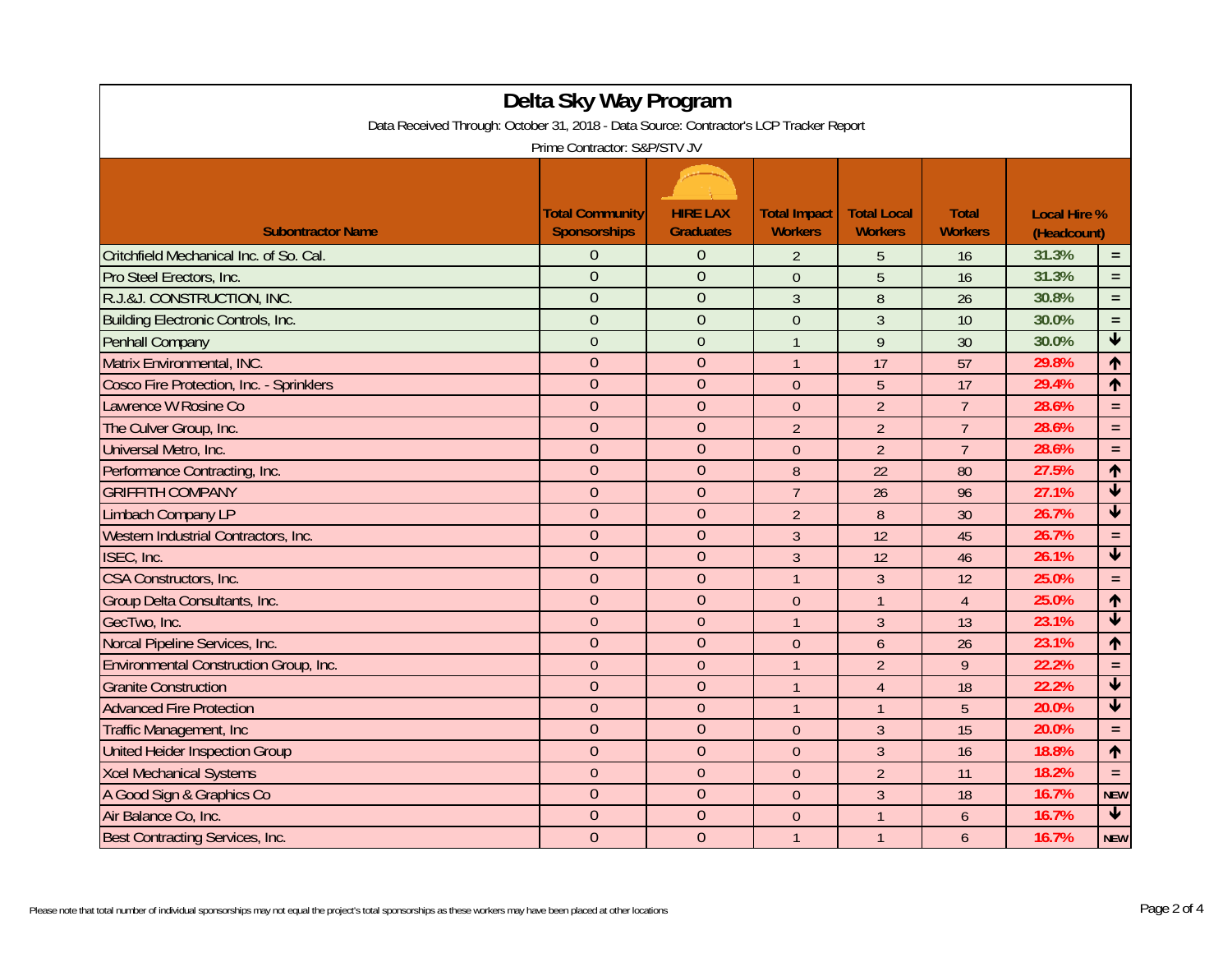| Delta Sky Way Program                                                                  |                                               |                                     |                                       |                                      |                                |                                    |                         |  |
|----------------------------------------------------------------------------------------|-----------------------------------------------|-------------------------------------|---------------------------------------|--------------------------------------|--------------------------------|------------------------------------|-------------------------|--|
| Data Received Through: October 31, 2018 - Data Source: Contractor's LCP Tracker Report |                                               |                                     |                                       |                                      |                                |                                    |                         |  |
| Prime Contractor: S&P/STV JV                                                           |                                               |                                     |                                       |                                      |                                |                                    |                         |  |
|                                                                                        |                                               |                                     |                                       |                                      |                                |                                    |                         |  |
| <b>Subontractor Name</b>                                                               | <b>Total Community</b><br><b>Sponsorships</b> | <b>HIRE LAX</b><br><b>Graduates</b> | <b>Total Impact</b><br><b>Workers</b> | <b>Total Local</b><br><b>Workers</b> | <b>Total</b><br><b>Workers</b> | <b>Local Hire %</b><br>(Headcount) |                         |  |
| United Riggers & Erectors, Inc.                                                        | $\overline{0}$                                | $\theta$                            | $\Omega$                              | $\mathbf{1}$                         | $\overline{6}$                 | 16.7%                              | $=$                     |  |
| Johnson & Turner Painting Co. Inc.                                                     | $\overline{0}$                                | $\overline{0}$                      | $\mathbf{0}$                          | $\overline{2}$                       | 13                             | 15.4%                              | $\equiv$                |  |
| <b>Underground Construction Company</b>                                                | $\mathbf{0}$                                  | $\mathbf{0}$                        | $\mathbf{0}$                          | $\mathfrak{Z}$                       | 20                             | 15.0%                              | $\uparrow$              |  |
| <b>Badger Daylighting Corp</b>                                                         | $\overline{0}$                                | $\mathbf{0}$                        | $\mathbf{1}$                          | $\overline{4}$                       | 27                             | 14.8%                              | $\equiv$                |  |
| <b>Shape Interior Systems</b>                                                          | $\overline{0}$                                | $\mathbf{0}$                        | $\overline{0}$                        | $\mathbf{1}$                         | $\overline{7}$                 | 14.3%                              | $\equiv$                |  |
| Northstar Contracting Group, Inc.                                                      | $\theta$                                      | $\overline{0}$                      | $\mathbf{0}$                          | $\overline{2}$                       | 15                             | 13.3%                              | $\equiv$                |  |
| Dean Visosky Contractors, Inc.                                                         | $\overline{0}$                                | $\overline{0}$                      | $\overline{0}$                        | $\mathbf{1}$                         | $\boldsymbol{8}$               | 12.5%                              | $\overline{\textbf{r}}$ |  |
| <b>G &amp; F Concrete Cutting</b>                                                      | $\mathbf{0}$                                  | $\overline{0}$                      | $\mathbf{0}$                          | $\overline{1}$                       | 9                              | 11.1%                              | $\equiv$                |  |
| <b>ACCO</b> Engineered Systems                                                         | $\overline{0}$                                | $\overline{0}$                      | $\overline{0}$                        | $\overline{0}$                       | $\overline{4}$                 | 0.0%                               | $\overline{\textbf{v}}$ |  |
| <b>AERO Bridgeworks</b>                                                                | $\Omega$                                      | $\overline{0}$                      | $\boldsymbol{0}$                      | $\Omega$                             | $\overline{7}$                 | 0.0%                               | $\equiv$                |  |
| ARB, Inc.                                                                              | $\overline{0}$                                | $\overline{0}$                      | $\overline{0}$                        | $\mathbf{0}$                         | $\mathbf{1}$                   | 0.0%                               | $\equiv$                |  |
| <b>Art Cuevas Concrete</b>                                                             | $\overline{0}$                                | $\overline{0}$                      | $\boldsymbol{0}$                      | $\theta$                             | 12                             | 0.0%                               | $\equiv$                |  |
| <b>Bonas Company</b>                                                                   | $\overline{0}$                                | $\mathbf{0}$                        | $\overline{0}$                        | $\mathbf{0}$                         | $\overline{1}$                 | 0.0%                               | <b>NEW</b>              |  |
| CENTER-LINE CONCRETE CUTTING INC                                                       | $\overline{0}$                                | $\overline{0}$                      | $\boldsymbol{0}$                      | $\boldsymbol{0}$                     | $\overline{1}$                 | 0.0%                               | $\equiv$                |  |
| City Service Contracting, Inc.                                                         | $\mathbf{0}$                                  | $\mathbf{0}$                        | $\mathbf{0}$                          | $\theta$                             | $\overline{5}$                 | 0.0%                               | $=$ $\,$                |  |
| Climatec                                                                               | $\overline{0}$                                | $\overline{0}$                      | $\overline{0}$                        | $\mathbf{0}$                         | $\overline{2}$                 | 0.0%                               | $\equiv$                |  |
| <b>Concrete Coring Company</b>                                                         | $\overline{0}$                                | $\overline{0}$                      | $\mathbf{0}$                          | $\theta$                             | $\overline{1}$                 | 0.0%                               | $\equiv$                |  |
| <b>CONNER CONCRETE CUTTING &amp; CORING</b>                                            | $\overline{0}$                                | $\overline{0}$                      | $\overline{0}$                        | $\overline{0}$                       | 5                              | 0.0%                               | $\equiv$                |  |
| Digital Decora, Inc.                                                                   | $\Omega$                                      | $\overline{0}$                      | $\mathbf{0}$                          | $\theta$                             | $\overline{2}$                 | 0.0%                               | $\equiv$                |  |
| Geo-Advantec, Inc.                                                                     | $\overline{0}$                                | $\overline{0}$                      | $\mathbf{0}$                          | $\theta$                             | $\mathbf{1}$                   | 0.0%                               | $\equiv$                |  |
| GONSALVES & SANTUCCI INC. DBA CONCO PUMPING INC                                        | $\overline{0}$                                | $\overline{0}$                      | $\overline{0}$                        | $\theta$                             | $\overline{3}$                 | 0.0%                               | $\equiv$                |  |
| <b>Hill Crane Service</b>                                                              | $\overline{0}$                                | $\overline{0}$                      | $\mathbf{0}$                          | $\theta$                             | 33                             | 0.0%                               | $\equiv$                |  |
| J Colavin & Son, Inc                                                                   | $\Omega$                                      | $\overline{0}$                      | $\boldsymbol{0}$                      | $\overline{0}$                       | $\overline{2}$                 | 0.0%                               | $\equiv$                |  |
| Mr. Crane, Inc.                                                                        | $\overline{0}$                                | $\mathbf{0}$                        | $\mathbf{0}$                          | $\theta$                             | 10                             | 0.0%                               | $\equiv$                |  |
| <b>PCI Striping</b>                                                                    | $\theta$                                      | $\overline{0}$                      | $\mathbf{0}$                          | $\theta$                             | 14                             | 0.0%                               | $\equiv$                |  |
| Premier Interior Development, Inc.                                                     | $\overline{0}$                                | $\overline{0}$                      | $\overline{0}$                        | $\overline{0}$                       | $\overline{4}$                 | 0.0%                               | $\equiv$                |  |
| PSI3G Inc dba Partition Specialties, Inc.                                              | $\overline{0}$                                | $\overline{0}$                      | $\overline{0}$                        | $\theta$                             | $\overline{2}$                 | 0.0%                               | <b>NEW</b>              |  |
| Psomas                                                                                 | $\overline{0}$                                | $\overline{0}$                      | $\mathbf{0}$                          | $\mathbf{0}$                         | $\overline{2}$                 | 0.0%                               | $\equiv$                |  |